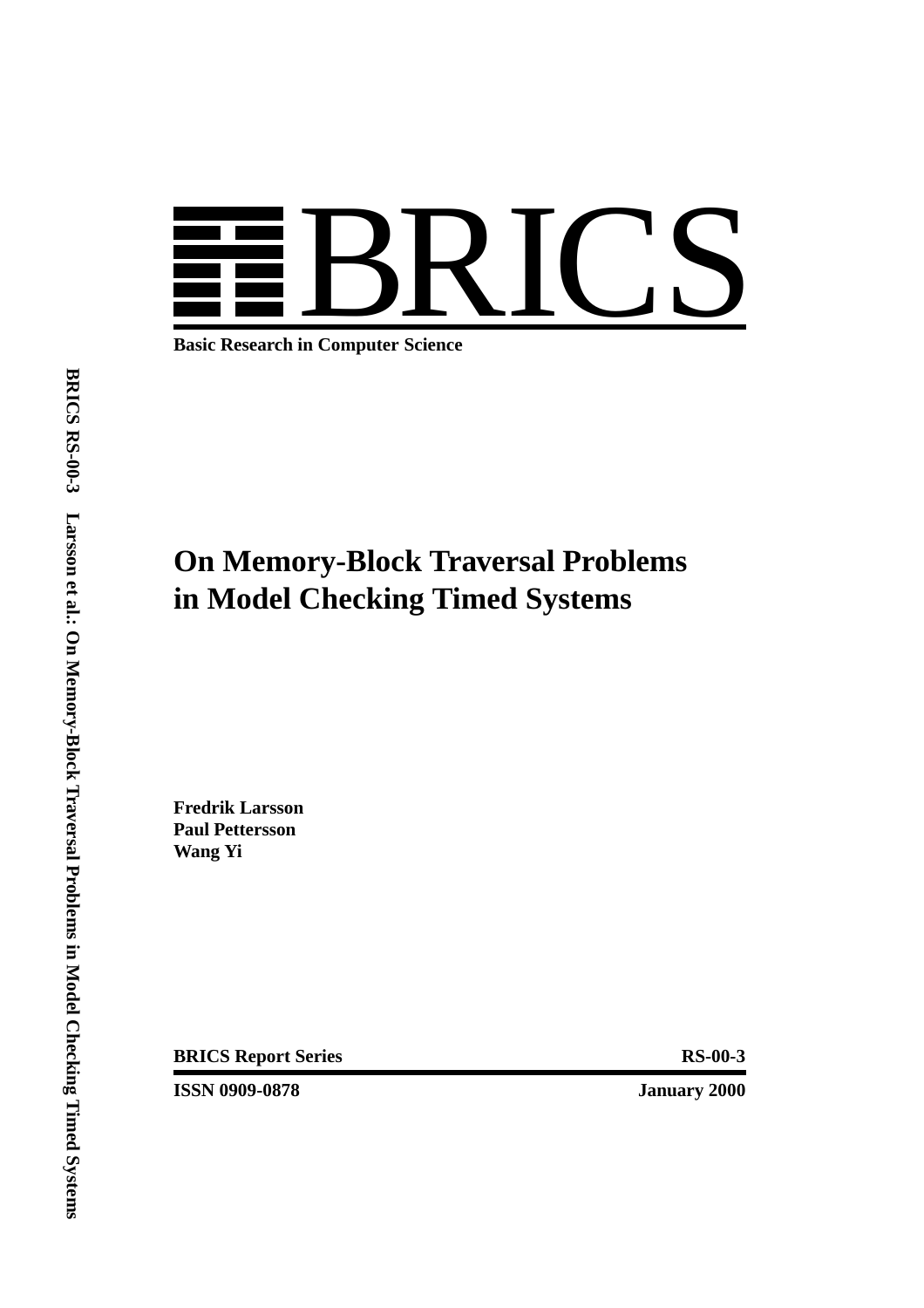Copyright (c) 2000, Fredrik Larsson & Paul Pettersson & Wang Yi. **BRICS, Department of Computer Science University of Aarhus. All rights reserved. Reproduction of all or part of this work**

**is permitted for educational or research use on condition that this copyright notice is included in any copy.**

**See back inner page for a list of recent BRICS Report Series publications. Copies may be obtained by contacting:**

> **BRICS Department of Computer Science University of Aarhus Ny Munkegade, building 540 DK–8000 Aarhus C Denmark Telephone: +45 8942 3360 Telefax: +45 8942 3255 Internet: BRICS@brics.dk**

**BRICS publications are in general accessible through the World Wide Web and anonymous FTP through these URLs:**

> http://www.brics.dk ftp://ftp.brics.dk **This document in subdirectory** RS/00/3/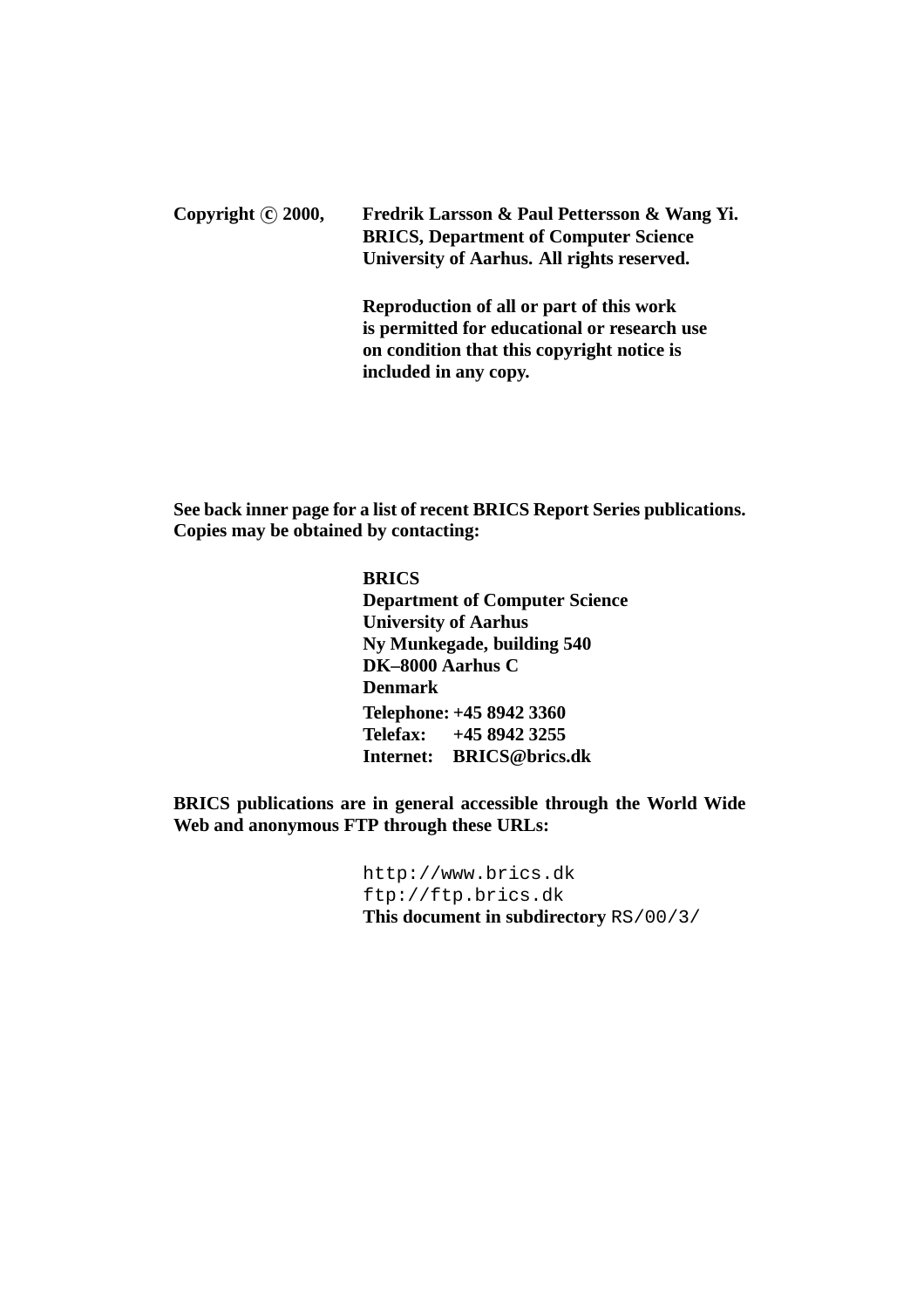# **On Memory-Block Traversal Problems in Model-Checking Timed Systems**

*Fredrik Larsson*<sup>1</sup> *Paul Pettersson*<sup>2</sup> *Wang Yi*<sup>1</sup>

<sup>1</sup> Department of Computer Systems, Uppsala University, Sweden. E-mail: {fredrikl,yi}@docs.uu.se. <sup>2</sup> BRICS\*\*\*, Department of Computer Science, Aalborg University, Denmark. E-mail: paupet@cs.auc.dk.

**Abstract.** A major problem in model-checking timed systems is the huge memory requirement. In this paper, we study the memory-block traversal problems of using standard operating systems in exploring the state-space of timed automata. We report a case study which demonstrates that deallocating memory blocks (i.e. memory-block traversal) using standard memory management routines is extremely time-consuming. The phenomenon is demonstrated in a number of experiments by installing the Uppaal tool on Windows95, SunOS 5 and Linux. It seems that the problem should be solved by implementing a memory manager for the model-checker, which is a troublesome task as it is involved in the underlining hardware and operating system. We present an alternative technique that allows the model-checker to control the memoryblock traversal strategies of the operating systems without implementing an independent memory manager. The technique is implemented in the Uppaal model-checker. Our experiments demonstrate that it results in significant improvement on the performance of Uppaal. For example, it reduces the memory deallocation time in checking a start-up synchronisation protocol on Linux from 7 days to about 1 hour. We show that the technique can also be applied in speeding up re-traversals of explored state-space.

## **1 Introduction**

During the past few years, a number of verification tools have been developed for real-time systems in the framework of timed automata (e.g. Kronos and Uppaal [HH95,DOTY95,LPY97,BLL<sup>+</sup>98]). One of the major problems in applying these tools to industrial-size systems is the huge memory-usage (e.g.  $[BG<sub>K</sub>+96]$  for the exploration of the state-space of a network (or product) of timed automata. The main reason is that the model-checkers must store a large number of symbolic states each of which contains information not only

<sup>???</sup> **B**asic **R**esearch **I**n **C**omputer **S**cience, Centre of the Danish National Research Foundation.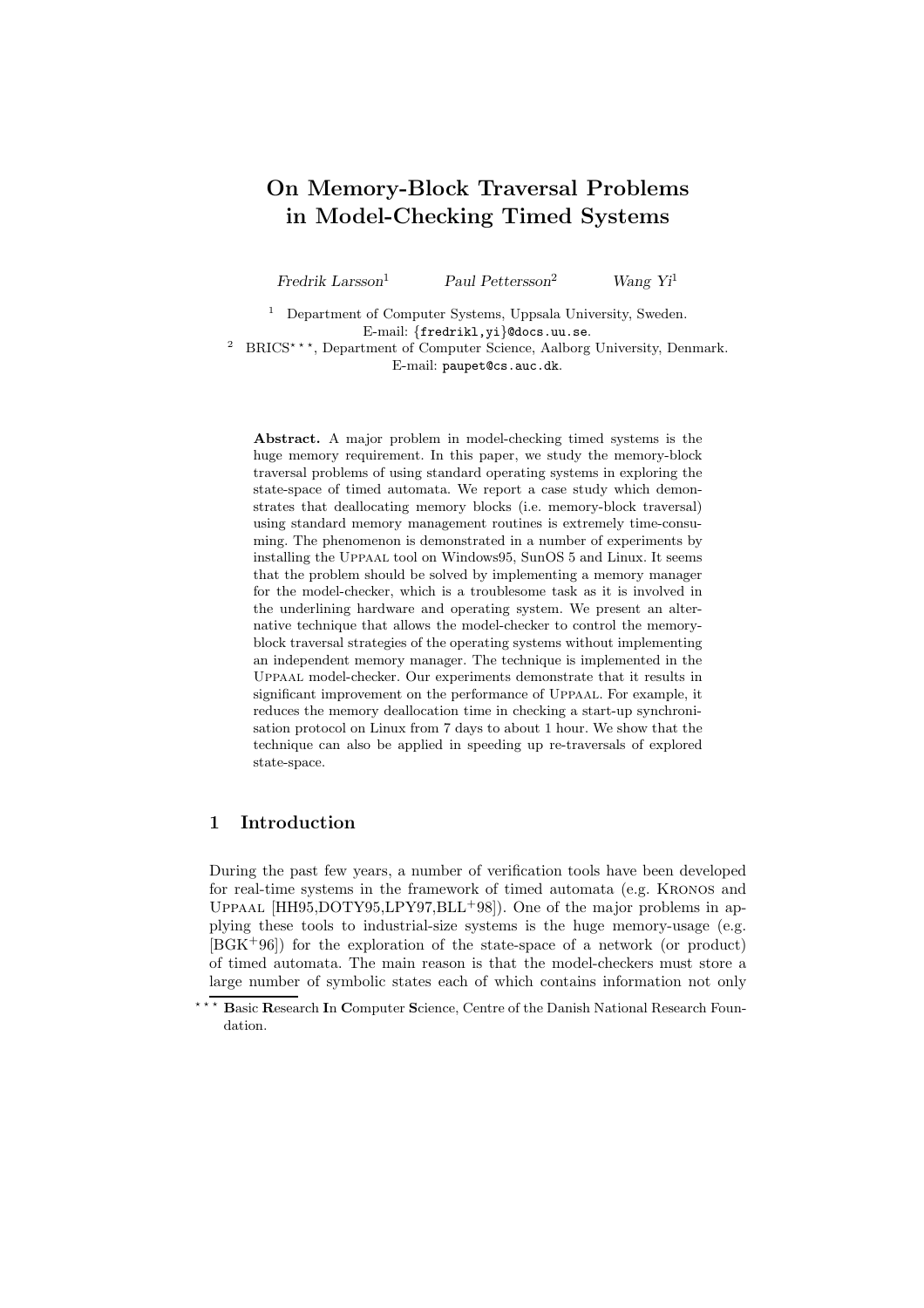on the control structure of the automata but also the clock values specified by clock constraints. To reduce memory usage, the model-checker must throw away parts of the state-space explored (resulting in memory deallocation), that are not needed for further analysis or re-traverse parts of the state-space explored and stored in (virtual) memory blocks to check a new property. In both cases, the underling operating system must traverse the memory blocks storing the state-space explored.

Unfortunately, using the standard memory management service for memoryblock traversals e.g. memory deallocation is surprisingly time-consuming in particular when swapping is involved during state-space exploration. A problem we discovered in a very recent case study when Uppaal was applied to check two correctness properties of the start-up algorithm for a time division multiple access protocol [LP97]. The first property was verified using 5 hours of CPU time and  $335MB$  of memory<sup>1</sup> but the memory deallocation process, after verifying the first property, did not terminate until 7 days!

The phenomenon described above is caused by the so-called *thrashing*, which occurs occasionally in common-purpose operating systems, but much more often in the context of state-space exploration due to the large memory consumption. Unfortunately, this is a phenomenon not only occurring on Linux, but most of the existing operating systems. The fact has been demonstrated by our experiments on Uppaal installed on Linux, Windows 95 and SunOS 5. Furthermore, we notice that as Uppaal is based on the so-called symbolic reachability analysis which is the basis for several other model-checkers e.g. KRONOS and HYTECH, this should be a common problem for verification tools in the domain of real-time systems.

More intuitively, the problem can be described as follows: When throwing away parts of the state-space, the states are deallocated one by one. Note that the size of a state could be a number of bytes. To deallocate the amount of memory for a particular state, the memory page containing that state must be in the main memory. When swapping is involved, this means that the particular page must be loaded from disc. If the next state we want to throw away is in another page, and memory is almost full, the newly loaded page must be swapped out, even if it needs to be swapped in later when another state shall be removed. If the deallocation order is independent of how the allocated states are mapped to memory, unnecessary swapping will occur. Therefore, it is crucial to store information on the allocation order of memory blocks, but this will introduce extra overhead for the model-checker. It is not obvious how much information that should be collected during the verification process and used later for deallocating. The more information collected, the more overhead in the verification but the better the deallocation performance obtained. We need to find the best trade-off.

 $^{\rm 1}$  The experiment was performed on a 200 MHz Pentium Pro equipped with 256MB of primary memory running Red Hat Linux 5.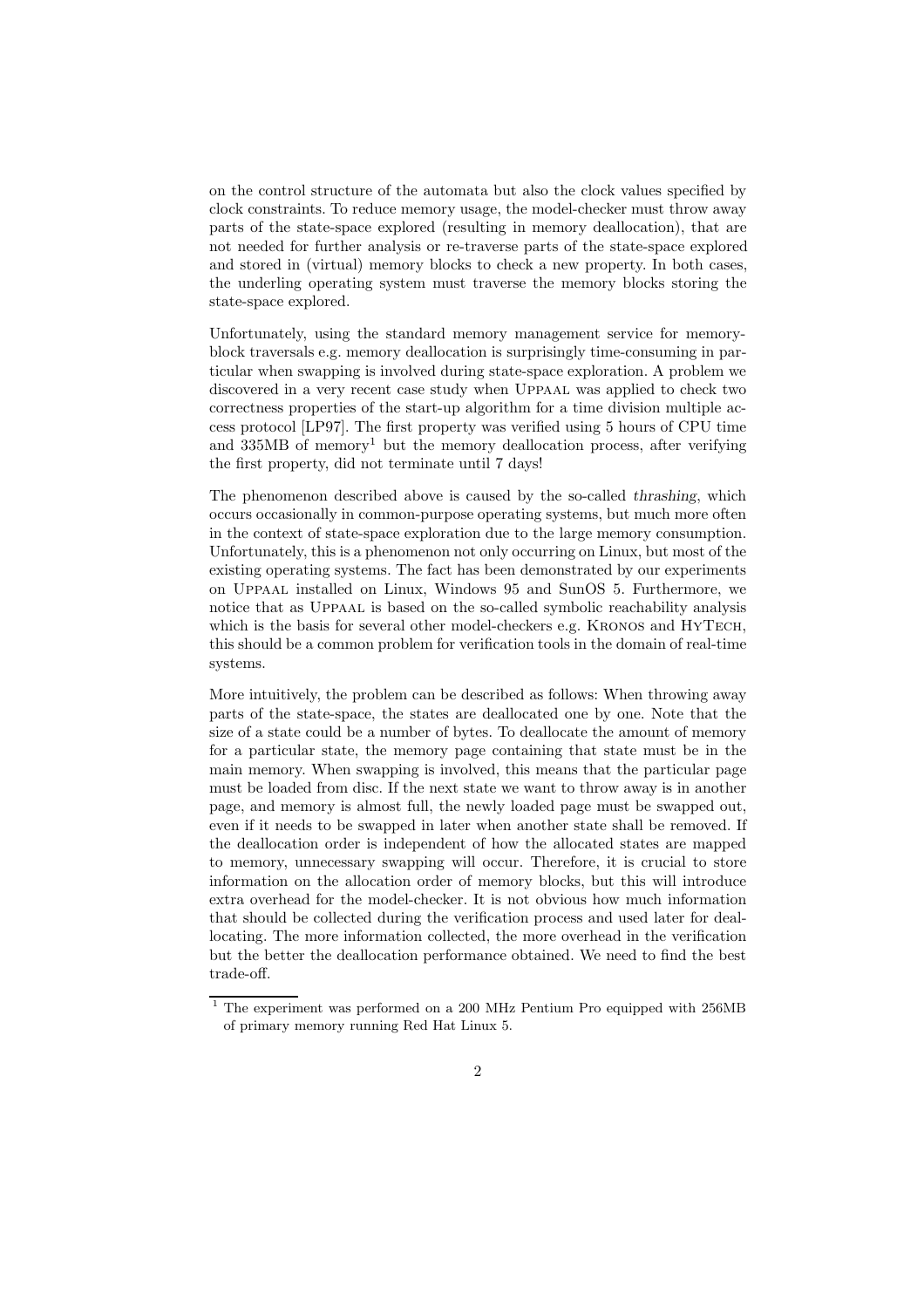As our first experiment, we have simulated the allocation order of memory blocks in Uppaal and experimented with three different deallocation orders. The first simply traverses the allocated structure without taking into account how blocks were allocated. This was the one used in Uppaal when the start-up protocol was verified. The second strategy deallocates memory blocks in the same order as they were allocated. The third one deallocates them in the reverse allocation order. According to our experiments, the last strategy is clearly the best choice, which has been implemented in UPPAAL. It results in significant performance improvements on Uppaal. For example, it reduces the memory deallocation time on Linux from 7 days to about 1 hour for the start-up protocol. The technique is also implemented to speed up re-traversing of the explored state-space to check new properties when the model-checker is used in an interactive manner. Our experiments demonstrate similar performance improvement.

The rest of the paper is organised as follows: In Section 2, we briefly introduce the notion of timed automata and symbolic reachability analysis for networks of timed automata. In Section 3, we describe and study the memory deallocation problem in more details. Several experiments are presented to illustrate that it is a common phenomenon for all the common-purpose operation systems. In Section 4, we present a solution to the problem and experimental results showing that our solution does result in a significant performance improvement for the Uppaal tool. Section 5 concludes the paper by summarising our contributions and future work.

### **2 Preliminaries**

#### **2.1 Timed Automata**

Timed automata was first introduced in [AD90] and has since then established itself as a standard model for real–time systems. For the reader not familiar with the notion of timed automata we give a short informal description.

A timed automaton is a standard finite–state automaton extended with a finite collection C of real–valued clocks ranged over by  $x, y$  etc. A clock constraint is a conjunction of atomic constraints of the form:  $x \sim n$  or  $x - y \sim n$  for  $x, y \in C$ ,  $\sim \in \{ \leq, \leq, \geq \}$  and n being a natural number. We shall use  $\mathcal{B}(C)$  ranged over by  $g$  (and later by  $D$ ) to stand for the set of clock constraints.

**Definition 1.** A timed automaton A over clocks C is a tuple  $\langle N, l_0, E, I \rangle$  where N is a finite set of nodes (control-nodes),  $l_0$  is the initial node,  $E \subseteq N \times \mathcal{B}(C) \times$  $2^C \times N$  *corresponds to the set of edges, and finally,*  $I : N \rightarrow B(C)$  *assigns invariants to nodes.* In the case,  $\langle l, g, r, l' \rangle \in E$ , we write  $l \stackrel{g, r}{\longrightarrow} l'$ *.* ✷

Formally, we represent the values of clocks as functions (called clock assignments) from C to the non–negative reals **R**. We denote by  $\mathbf{R}^C$  the set of clock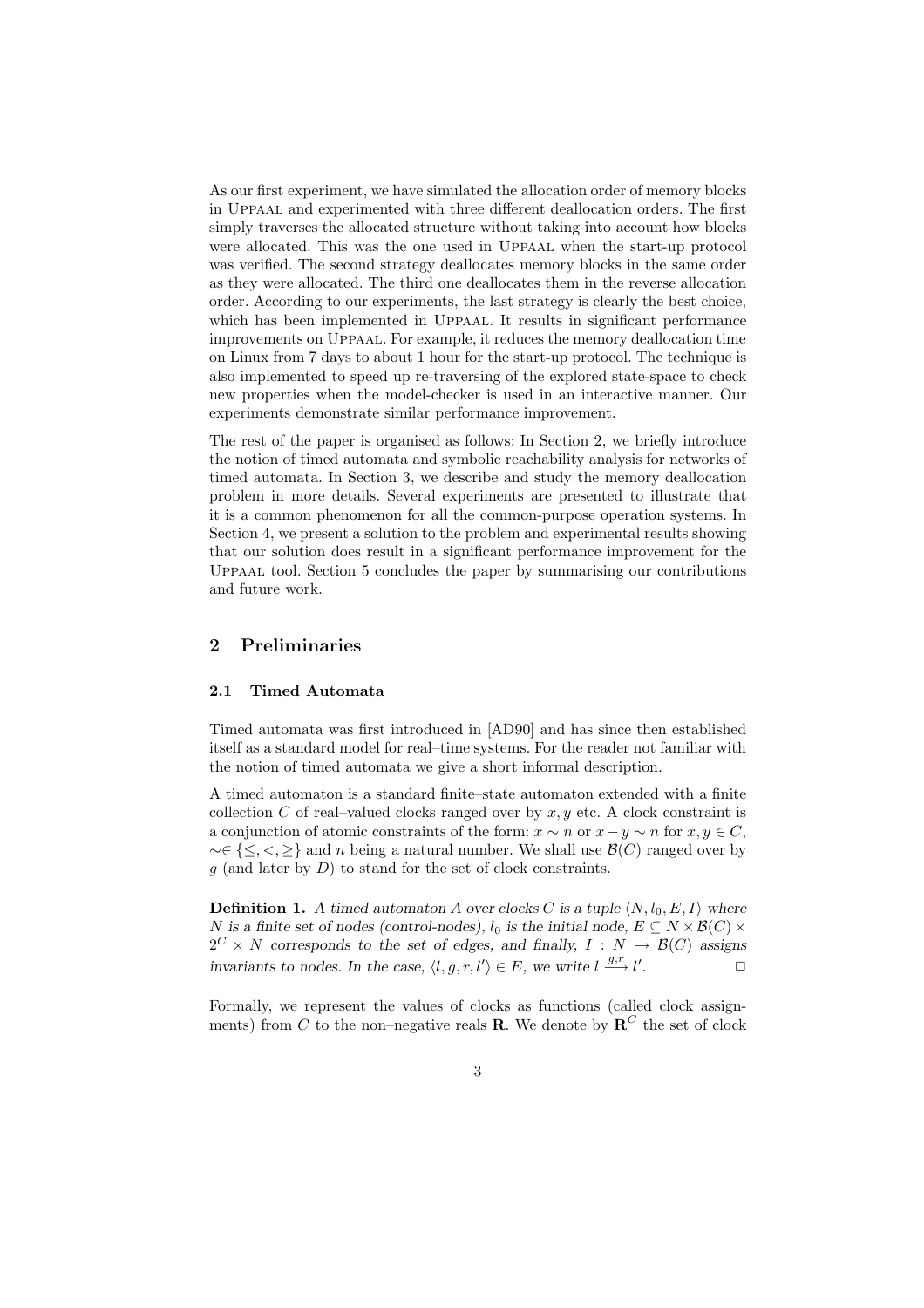assignments for C. A semantical *state* of an automaton A is now a pair  $(l, u)$ , where l is a node of A and u is a clock assignment for  $C$ , and the semantics of A is given by a transition system with the following two types of transitions (corresponding to delay–transitions and edge–transitions):

$$
- (l, u) \to (l, u + d)
$$
 if  $I(u)$  and  $I(u + d)$   

$$
- (l, u) \to (l', u')
$$
 if there exist g and r such that  $l \xrightarrow{g,r} l'$ ,  $u \in g$  and  $u' = [r \to 0]u$ 

where for  $d \in \mathbf{R}$ ,  $u + d$  denotes the time assignment which maps each clock x in C to the value  $u(x) + d$ , and for  $r \subseteq C$ ,  $[r \mapsto 0]u$  denotes the assignment for C which maps each clock in r to the value 0 and agrees with u over  $C\backslash r$ . By  $u \in g$ we denote that the clock assignment u satisfies the constraint  $g$  (in the obvious manner).

Clearly, the semantics of a timed automaton yields an infinite transition system, and is thus not an appropriate basis for decision algorithms. However, efficient algorithms may be obtained using a *symbolic* semantics based on *symbolic states* of the form  $(l, D)$ , where  $D \in \mathcal{B}(C)$  [HNSY94,YPD94]. The symbolic counterpart to the standard semantics is given by the following two (fairly obvious) types of symbolic transitions:

$$
- (l, D) \rightsquigarrow \left( l, (D \wedge I(l))^\dagger \wedge I(l) \right) - (l, D) \rightsquigarrow \left( l', r(g \wedge D) \right) \text{ if } l \xrightarrow{g,r} l'
$$

where  $D^{\uparrow} = \{u + d \mid u \in D \land d \in \mathbf{R}\}\$ and  $r(D) = \{[r \rightarrow 0]u \mid u \in D\}$ . It may be shown that  $\mathcal{B}(C)$  (the set of constraint systems) is closed under these two operations ensuring that the semantics is well–defined. Moreover, the symbolic semantics corresponds closely to the standard semantics in the sense that, whenever  $u \in D$  and  $(l, D) \rightsquigarrow (l', D')$  then  $(l, u) \rightarrow (l', u')$  for some  $u' \in D'$ .

It should be noticed that the symbolic semantics above is by no means finite because clock values are unbounded. However, the following reachability problem can be solved in terms of a finite symbolic semantics based on the so-called knormalisation on clock constraints [Pet99,Rok93].

#### **2.2 Reachability Analysis**

Given an automaton with initial symbolic state  $(l_0, D_0)$ , we say that a symbolic state  $(l, D)$  is reachable if  $(l_0, D_0) \leadsto^* (l_n, D_n)$  and  $D_n \wedge D \neq \emptyset$ . The problem can be solved by a standard graph reachability algorithm; but termination may not be guaranteed because the number of clock constraints generated may be infinite. The standard solution to this problem is by introducing a k-normalised version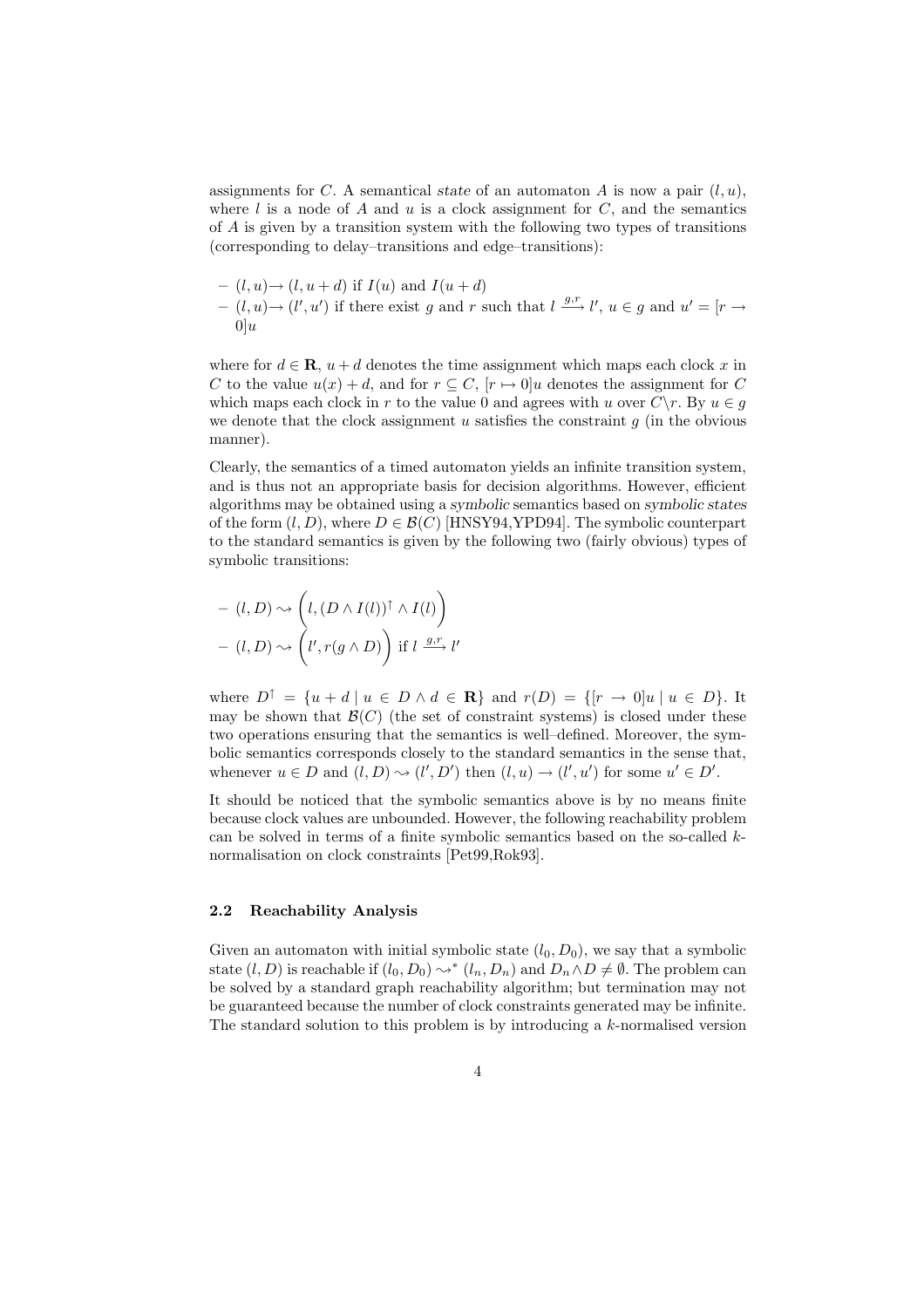| $PassED:= \{\}$                                                                        |
|----------------------------------------------------------------------------------------|
| WAITING:= $\{(l_0, D_0)\}\$                                                            |
| repeat                                                                                 |
| begin                                                                                  |
| get $(l, D)$ from WAITING                                                              |
| if $(l, D) \models \varphi$ then return "YES"                                          |
| else if $D \not\subseteq D'$ for all $(l, D') \in$ PASSED then                         |
| begin                                                                                  |
| add $(l, D)$ to PASSED                                                                 |
| SUCC:={ $(l_s, D_s) : (l, D) \rightsquigarrow_k (l_s, D_s) \land D_s \neq \emptyset$ ] |
| for all $(l_{s'}, D_{s'})$ in Succ do                                                  |
| put $(l_{s'}, D_{s'})$ to WAITING                                                      |
| $_{\mathrm{end}}$                                                                      |
| end                                                                                    |
| until WAITING= $\{\}$                                                                  |
| return "NO"                                                                            |

**Fig. 1.** An Algorithm for Symbolic Reachability Analysis.

of the infinite symbolic semantics. The idea is to utilise the maximal constants appearing in the clock constraints of the automaton under analysis and D of the final symbolic state to develop a finite symbolic transition system. For details we refer the reader to [Pet99]. The main fact about the  $k$ -normalisation is as follows:

Assume that  $k$  is the maximal constant appearing in an automaton  $A$  with initial state  $(l_0, D_0)$ . Then  $(l, D)$  is reachable from  $(l_0, D_0)$  iff there exists a sequence of k-normalised transitions:  $(l_0, D'_0) \rightsquigarrow_k (L_1, D'_1)...(l_{n-1}, D'_{n-1}) \rightsquigarrow_k (l_n, D'_n)$  such<br>that  $D \wedge D' \neq \emptyset$  where  $D'$  is the so called normalised constraints with all that  $D \wedge D'_n \neq \emptyset$  where  $D'_i$  is the so-called normalised constraints with all constants being less than k constants being less than  $k$ .

Figure 1 shows the pseudo-code of a reachability algorithm to check if the automaton satisfies a given reachability formula e.g. a final symbolic state of the form  $(l, D)^2$ . It is basically a standard graph-searching algorithm. The algorithm use two important data structures: Waiting and Passed. Waiting contains the state-space awaiting to be explored. If this data structure is a queue the search order is breath-first; if it is organised as a stack, the search becomes depth-first. At start, the initial state is placed in the WAITING structure. PASSED contains the parts of the state-space explored so far. It is implemented as a hash table so that it can be searched and updated efficiently. Initially, it is empty. Due to the size of state-space, these structures may consume a huge amount of main memory.

<sup>&</sup>lt;sup>2</sup> We define that  $(l', D') \models (l, D)$  if  $l' = l$  and  $D' \wedge D \neq \emptyset$ .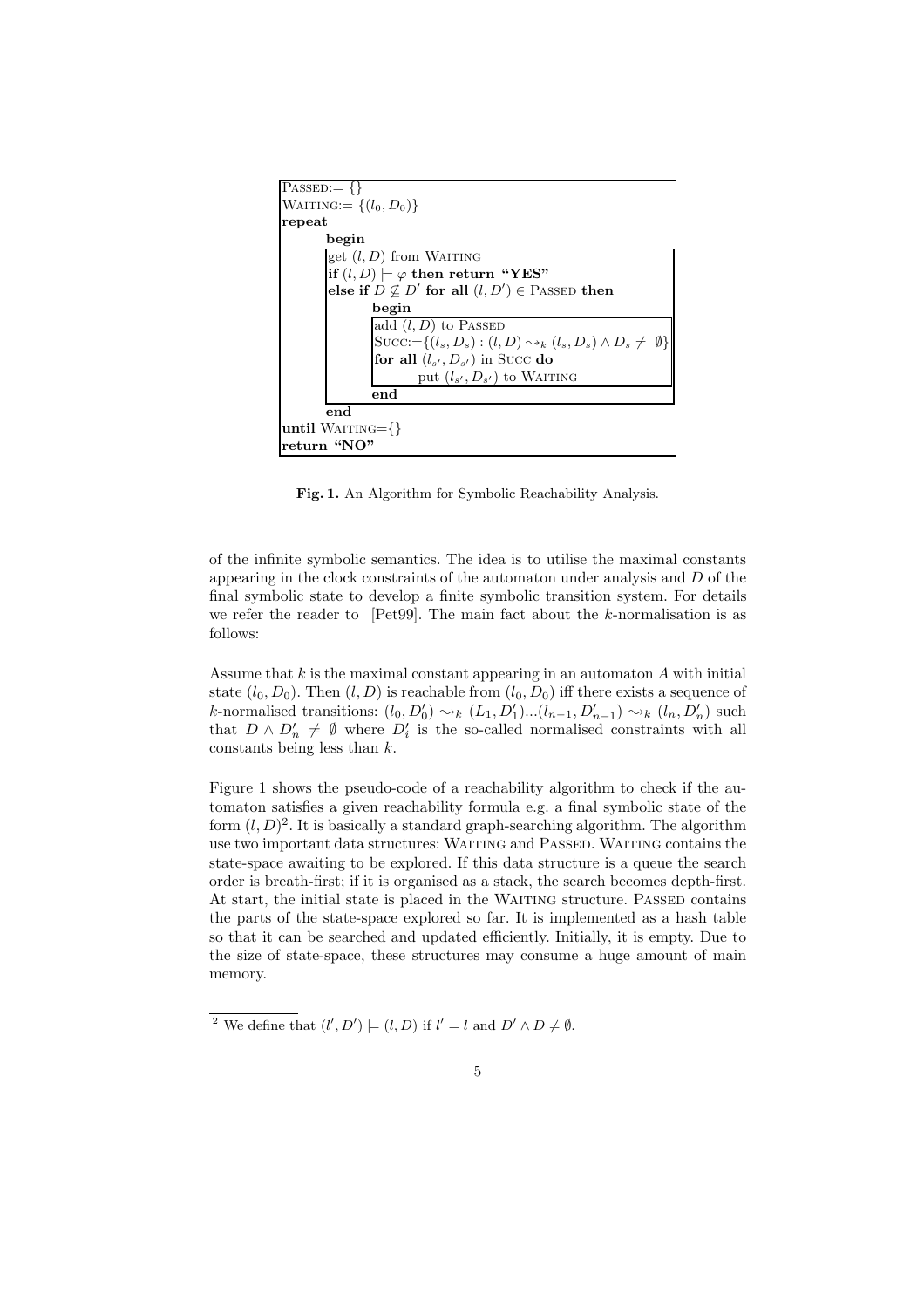| Memory Disc |             | Operation                              |
|-------------|-------------|----------------------------------------|
| ${s2,s4}$   |             | $ \{s1,s3\} $ dealloc $\text{Req}(s1)$ |
|             |             | <b>SWAP</b>                            |
| $\{s1,s3\}$ |             | $\{s2,s4\}$ dealloc(s1)                |
| ${-}s3$     | $\{s2,s4\}$ |                                        |
| ${-}s3$     |             | $\{s2,s4\}$ dealloc $\text{Req}(s2)$   |
|             |             | SWAP                                   |
| $\{s2,s4\}$ | ${-,}$ s3}  | dealloc(s2)                            |
| ${-}s4$     | ${-,}$ s3}  |                                        |
| ${-}s4$     | ${-,}$ s3}  | deallocReg(s3)                         |
|             |             | <b>SWAP</b>                            |
| ${-,}$ s3}  | ${-}s4$     | dealloc(s3)                            |
| ${-,-}$     | ${-,}s4$    |                                        |
| $\{-. \}$   | ${-,}s4$    | $\overline{\text{delay}}(s4)$          |
|             |             | $_{\rm SWAP}$                          |
| ${-}s4$     | ${-,-}$     | dealloc(s4)                            |
| ${-,-}$     | $\{-,-\}$   |                                        |

**Table 1.** Memory Deallocation Example

# **3 The Problem and Solutions**

The algorithm (or its equivalent) presented in the previous section has been implemented in several verification tools e.g. UPPAAL for timed systems. Such tools are either used in an *interactive* manner, when the users interactively enters reachability properties given as symbolic states, or in a *non-interactive* manner, where the sequence of properties are known a priori.

When used interactively, the tool may in the worst case construct a huge date structure Passed (storing the explored state-space) for each symbolic state when it contains a different maximal clock constant. Therefore, before each check, the model-checker must traverse and deallocate states (i.e. memory blocks) used for previous checks. Note that this is not the only reason why memory deallocation is required during the verification process. For example, for each separate reachability check, parts of the explored state-space may be thrown away when they are not needed for further analysis, which also requires memory deallocation. In the special case where the whole state-space must be deallocated, and this is known before the actual verification starts, it is possible to avoid traversing memory blocks by creating a separate process that does the verification. It is then possible to deallocate all states just by "killing" the dedicated process and have the operating system reclaiming all pages at once. However, this is not applicable when only parts of the state-space are deallocated.

When the tool is used non-interactively, the maximal constant of the whole sequence may be determined before the first property is checked, as all symbolic states to be checked are known. Thus, the PASSED structure does not have to be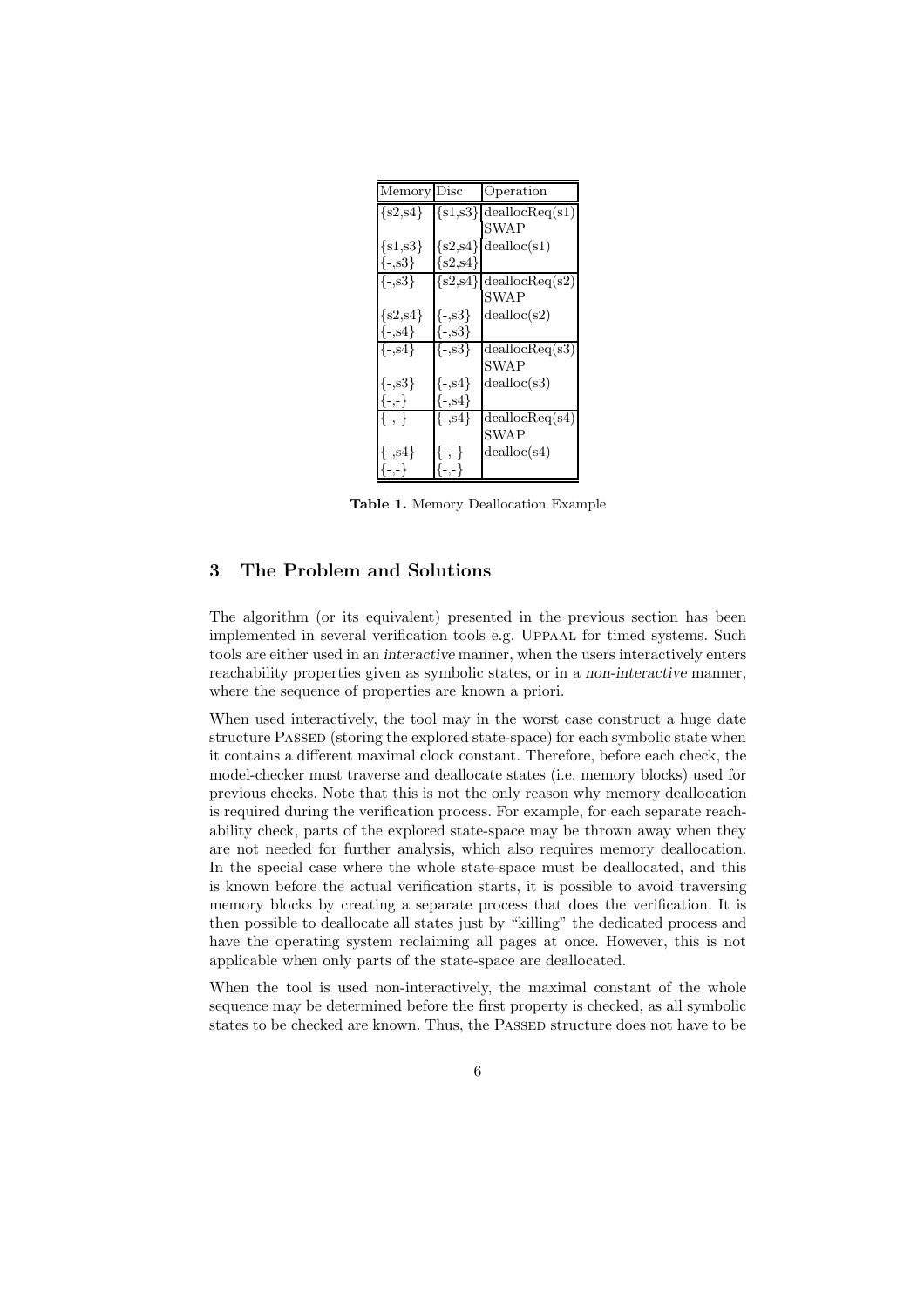deallocated between two consecutive checks. In fact, the state-space generated in the previous checks is often reused to avoid unnecessary re-computation. A new check then amounts to determine if the symbolic state is already in the previously generated state-space and, if necessary, continue to generate new symbolic states. Note that, independent of how the tool is used, each check requires the previously generated state-space to be accessed, either during memory deallocation or when reusing the state-space<sup>3</sup>. Both cases result in memory-block traversals.

Surprisingly, the time spent on traversing states in PASSED consumes a very large part of the execution time. The reason is that standard operating-system services for memory management requires that the page containing the state to access resides in main memory. This is ensured by swapping out other memory pages to disc; pages that later may have to be swapped in again because they contain other states to access. It is clear that when swapping is involved, it is important how the memory is accessed, i.e. in what order the states are accessed. Ideally, we would like to localise memory accesses for states as much as possible.

To improve the presentation, the remainder of this section focuses on techniques for more efficient memory deallocation when swapping is involved. However, the presented techniques apply also to the case when a large portion of the memory is accessed, as when the state-space is reused when several properties are checked. We shall study the case of reuse further in the next section.

#### **3.1 An Example**

To illustrate the problem we study an example where memory is deallocated. We assume two memory pages, each containing two states. Initially one page is in main memory and one is in a part of the virtual memory currently on disc. Tables 1 and 2 show the page layout in main memory and on disc together with the operations an operating system may perform when the application requests deallocation of the states. The strategies illustrated is deallocation of the states when they are traversed in an order independent of memory layout and reverse allocation order respectively.

In Table 1 the allocation order is s1, s3, s2, s4 and the deallocation order is s1, s2, s3, s4. SWAP is a very expensive operation and the deallocation strategy in Table 1 requires four such operations in order to deallocate all states. In Table 2 the allocation order is the same as in Table 1 but the deallocation order is different; s4, s2, s3, s1 i.e. reverse allocation order. By using this deallocation strategy the number of SWAP operations can be reduced to one. The dealloc() can be performed immediately after the request in most cases.

<sup>&</sup>lt;sup>3</sup> In the latter case the search may terminate before the whole state-space has been accessed.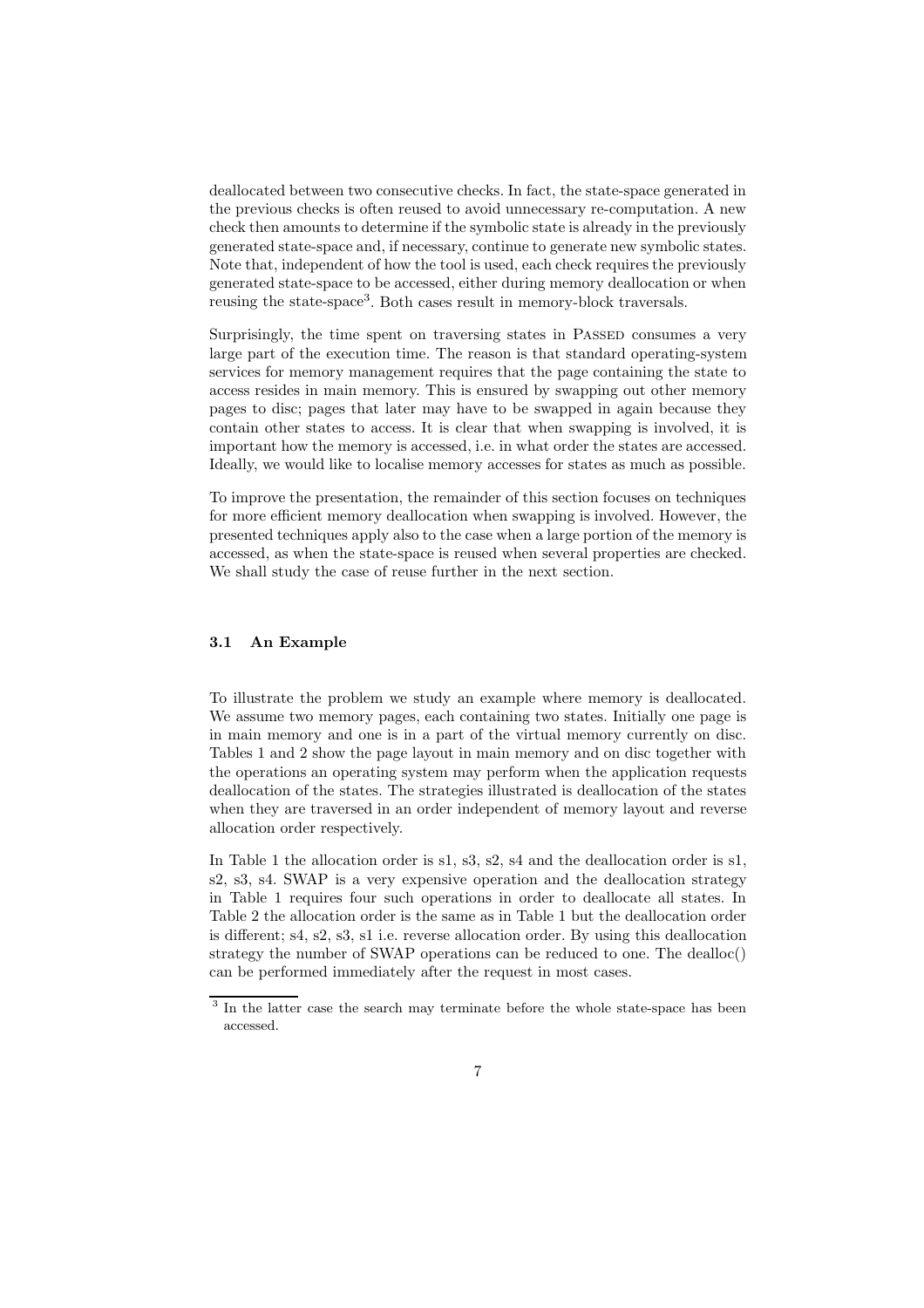| Memory Disc |             | Operation                                                  |
|-------------|-------------|------------------------------------------------------------|
| $\{s2,s4\}$ |             | $\{\text{s1},\text{s3}\}\$ dealloc $\text{Req}(\text{s4})$ |
| $\{s2,s4\}$ |             | $\{s1,s3\}$ dealloc(s4)                                    |
| $\{s2, -\}$ | $\{s1,s3\}$ |                                                            |
| ${s2,-}$    |             | $\{s1,s3\}$ dealloc $\text{Req}(s2)$                       |
| $\{s2, -\}$ |             | $\{s1,s3\}$ dealloc(s2)                                    |
| ${-,-}$     | $\{s1,s3\}$ |                                                            |
| ${-,-}$     |             | $\{s1,s3\}$ dealloc $\text{Req}(s3)$                       |
|             |             | <b>SWAP</b>                                                |
| $\{s1,s3\}$ | ${-,-}$     | dealloc(s3)                                                |
| $\{s1, -\}$ | ${-,-}$     |                                                            |
| $\{s1, -\}$ | ${-,-}$     | deallocReg(s1)                                             |
| $\{s1, -\}$ | ${-,-}$     | dealloc(s1)                                                |
| {−,− }      | {−,− }      |                                                            |

**Table 2.** Memory Deallocation Example

|                         |      |            | Blocks Linux Solaris Windows |
|-------------------------|------|------------|------------------------------|
| 32768                   | 169  | 845        | 469                          |
| 65 536                  | 387  | 1795       | 1038                         |
| 131072                  | 1029 | 4272       | 2487                         |
| 262 144                 | 2709 | 9779       | 6250                         |
| 524 288                 |      | 7691 25193 | 12288                        |
| 1 048 576 27 790 22 082 |      |            | 43227                        |

**Table 3.** Deallocation time (in seconds) for hashtable order.

#### **3.2 Deallocation Strategies**

A common way to represent state-spaces is to use data structures based on hash tables for efficient analysis. A convenient way to deallocate such data structures is to go through the table in consecutive hash value order and deallocate the symbolic states one by one. This is not by far the most efficient strategy even if it is convenient to implement. Table 3 shows deallocation times when blocks are deallocated in a hash-value order, an order totally ignoring how blocks are layedout on pages and whether requested pages are on disc or in main memory. To further emphasise the fact that deallocation order affects the amount of swapping see example 3.1. The example in Table 1 and Table 2 illustrates the operations involved when deallocating memory according to two different strategies.

A much better strategy would be to first deallocate blocks on pages already in main memory and when a page is swapped in from disc deallocate all blocks on that page before swapping it out. This strategy would suit most common memory-management strategies used in operating systems. However this type of low-level information is generally not available to an application program like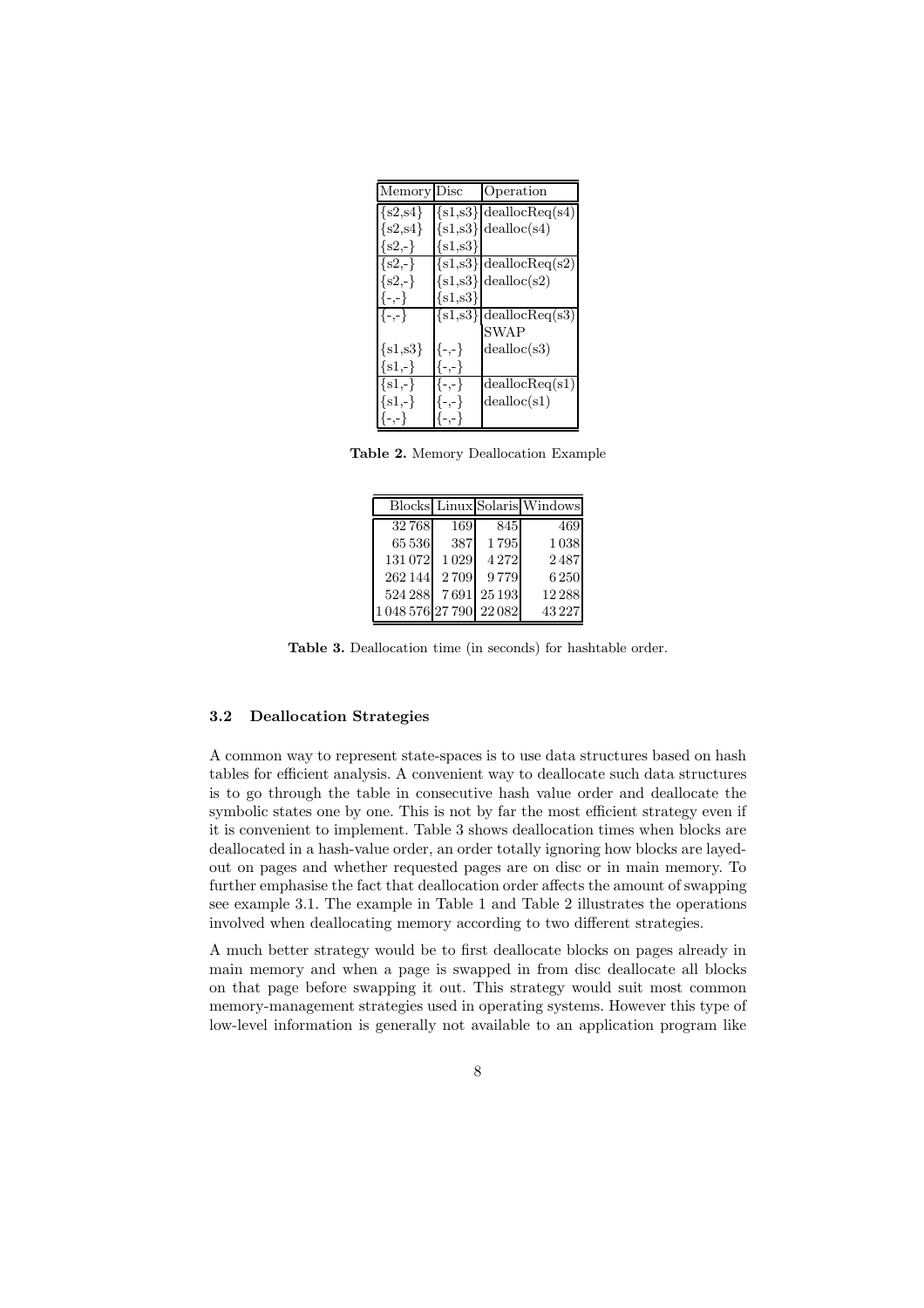|         |     |     | Blocks Linux Solaris Windows |
|---------|-----|-----|------------------------------|
| 32768   | 122 | 124 | 179                          |
| 65 536  | 124 | 125 | 193                          |
| 131072  | 127 | 135 | 200                          |
| 262144  | 128 | 151 | 240                          |
| 524 288 | 145 | 198 | 198                          |
| 1048576 | 176 | 242 | 300                          |

**Table 4.** Deallocation time (in seconds) for allocation order.

the Uppaal model-checker. Most standard programming languages and portable operating system libraries only allow the application programs to request deallocation of a previously allocated block. It is up to the application program to perform the requests in a suitable order. Information that an application program may maintain is in what order memory blocks have been allocated.

It is also possible to collect information on how often a memory block is accessed. While this may give some hints on whether a block resides on a page in main memory or on a page on disc, it is not enough to decide what blocks reside on the same page thus leading to the same bad performance with heavy swapping.

To test if a successful deallocation strategy could be based only on information about allocation order, we had an experiment in which 32MB of memory were allocated in a number of equally sized blocks on three machines with 32MB of physical memory running the operating systems Linux, SunOS 5 and Windows 95. The blocks were placed randomly in a hash table with place for each allocated block. The blocks were then deallocated according to three different strategies: We call the first one hash table order. It is used to illustrate a commonly used order, easy to implement but independent of memory layout. The second is deallocation in the same order as allocation. The third order is deallocation in reverse allocation order.

Table 3, 4 and 5 show the deallocation times for the three chosen strategies implemented on the three operating systems: Linux, SunOS 5 and Windows 95. The experimental results clearly indicate that memory deallocation time really matters when swapping is involved. Both strategies that utilise the information about allocation order are superior to the first one i.e. the table order  $4$ . Note that the strategy using reverse allocation order demonstrates the best performance on all three operating systems. The reason may be that newly allocated blocks are used more recently and hence are more likely to reside in main memory.

<sup>4</sup> Note that this may be the most common strategy adopted by the existing verification tools e.g. Uppaal.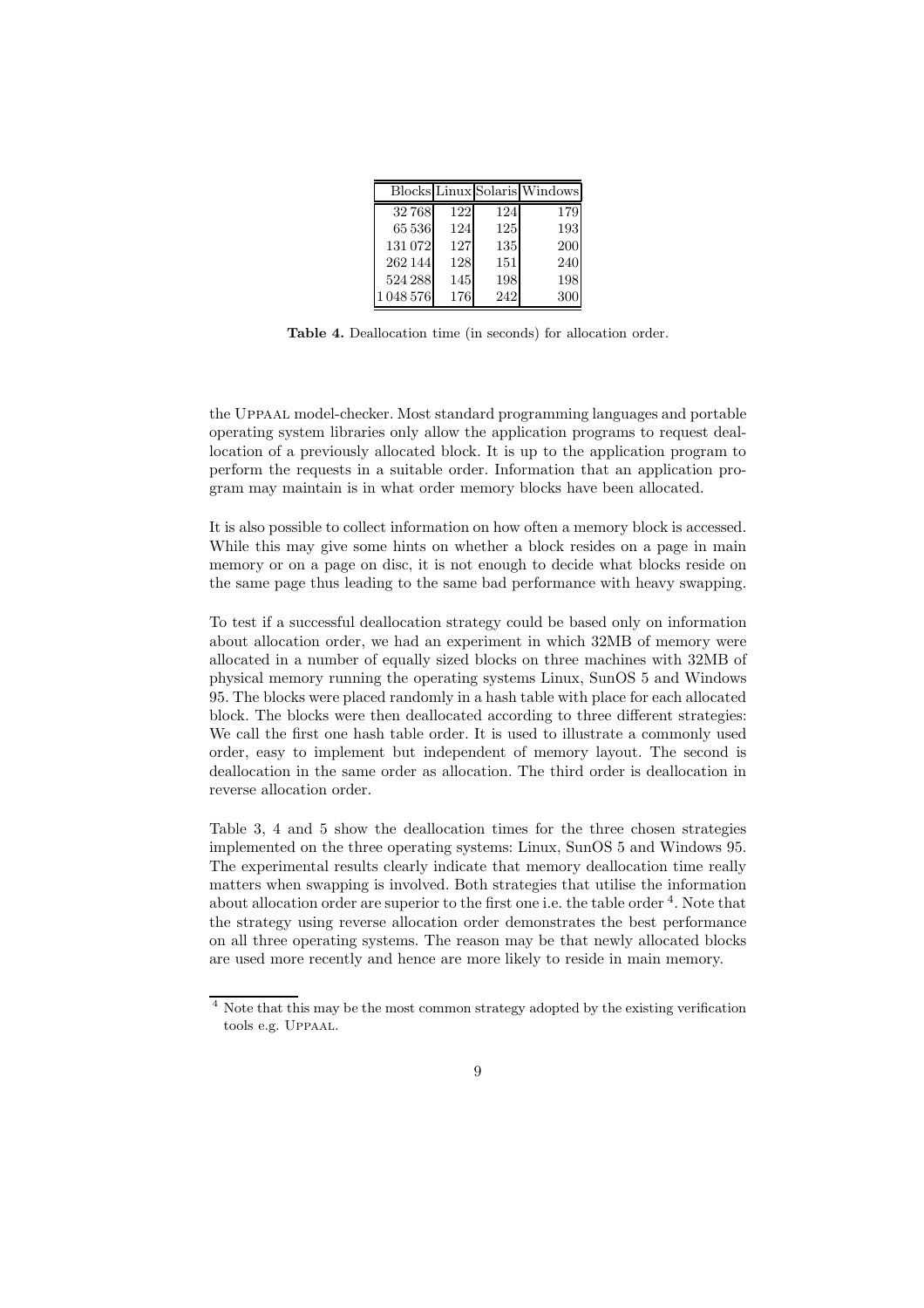|         |    |     | Blocks Linux Solaris Windows |
|---------|----|-----|------------------------------|
| 32768   | 26 | 74  | 33                           |
| 65 536  | 18 | 110 | 13                           |
| 131072  | 21 | 119 | 19                           |
| 262 144 | 31 | 130 | 38                           |
| 524 288 | 44 | 153 | 44                           |
| 1048576 | 77 | 204 | 99                           |

**Table 5.** Deallocation time (in seconds) for reverse allocation order.

# **4 Implementation and Performance**

The experimental results presented in the previous section indicate that the deallocation strategy currently implemented in Uppaal, which corresponds to hash table order, should be modified to optimise the time-performance. Note that the problem we want to solve here is how to find a suitable traversal strategy that for example let us control memory deallocation efficiently, by localising memory accesses as much as possible, without writing our own memory manager. Thus, the question is how to keep track of the allocation order of memory blocks without getting involved in low-level operations. Certainly, it is not a good idea to keep track of the allocation order of all memory blocks, as this might be as hard as writing a completely new memory manager.

Our solution is based on the observation that memory deallocation is mainly performed in two different situations: between consecutive reachability checks performed on the same system description, and just before the program terminates. In these situations deallocating memory corresponds to throwing away parts of the symbolic state-space that are not needed for the next reachability check. Thus, to utilise the presented deallocation strategies we need to keep track of the allocation order of the symbolic states. This is realised by extending every symbolic state with two pointers that are used to store the symbolic states in a doubly-linked list, sorted in allocation order. The list structure is easy to maintain and allows the symbolic state-space to be traversed in allocation order and reverse allocation order, as required by the presented memory deallocation strategies, in linear time. It also enables deallocation of symbolic states close to each other in memory to occur close in time while a page is in main memory, i.e. to keep the deallocation as local as possible.

In fact, the solution is an approximation to the exact allocation order for the symbolic states. This is because some operations performed by the reachability algorithm change parts of a symbolic state and it cannot be guaranteed that all data belonging to a given symbolic state is allocated consecutively. Further, all data for a state may not fit together on a single page. These facts make the assumption that states allocated consecutively will have all its data collected on the same page weaker.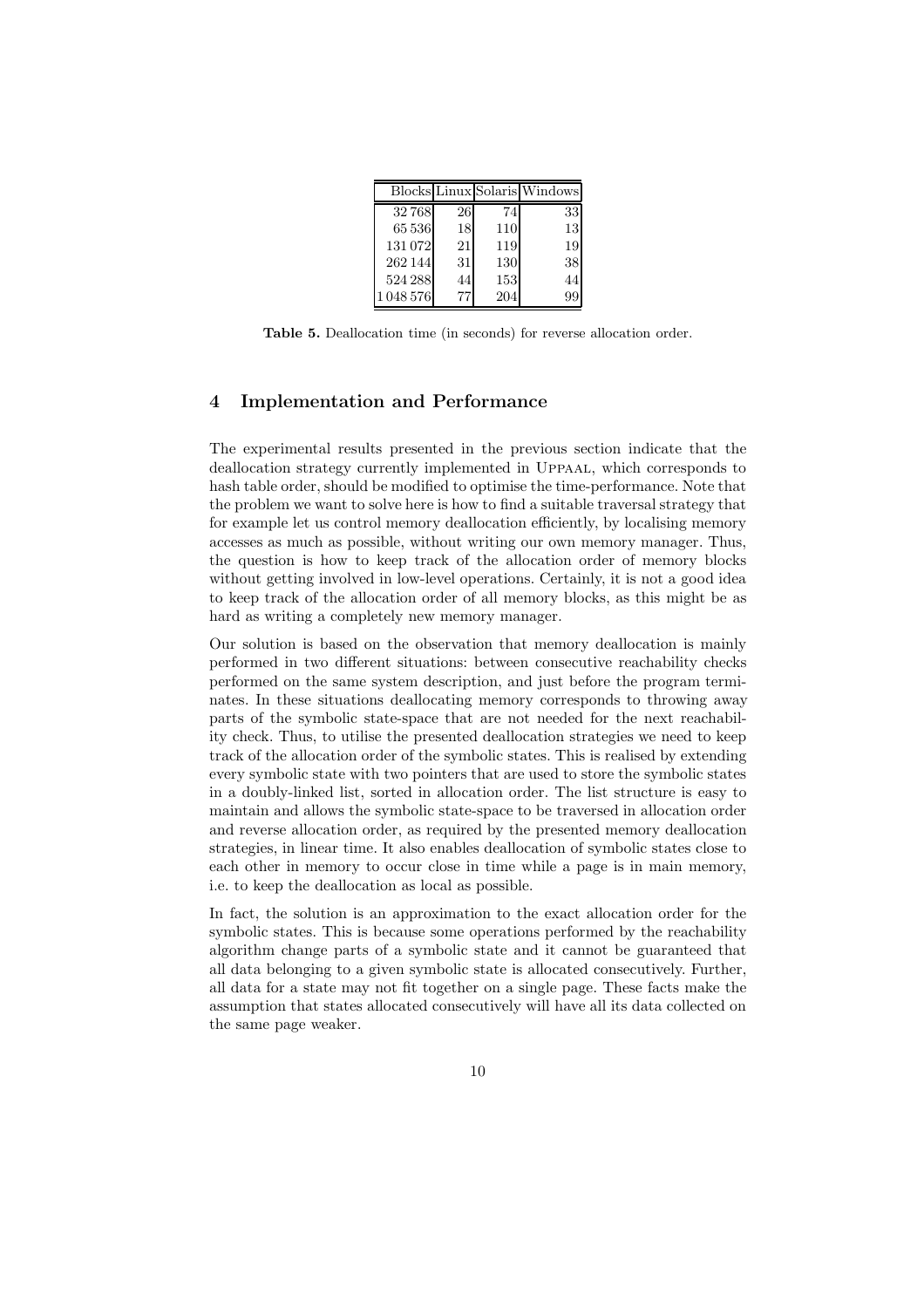#### **4.1 Performance of Deallocation Strategies**

The presented deallocation strategies have been implemented and integrated in a new version of Uppaal. In this section we present the results of an experiment where the new UPPAAL version was installed on Linux, Windows 95 and SunOS 5, and applied to verify three examples from the literature:

**Bang and Olufsen Audio/Video Protocol** (B&O) This example is a protocol developed by Bang and Olufsen that is highly dependent on realtime [HSLL97]. It is used in their audio and video equipments to exchange control information between components communicating on a single bus. In the experiment we have verified the correctness criteria of the protocol. For details we refer to section 5.1 of [HSLL97].

The verification was performed using Uppaal installed on a Pentium 75MHz PC machine equipped with 8MB of physical memory running Linux.

**Dacapo start-up Algorithm** (Dacapo) The Dacapo protocol is a time division multiple access (TDMA) based bus protocol [LP97]. It is intended for physically small safety-critical distributed real-time systems limited to tens of meters and less than 40 nodes, e.g. operating in modern vehicles. In the experiment we verify that the start-up algorithm of the protocol is correct in the sense that the protocol becomes operational within a certain time bound. To vary the amount of needed memory in the verifications it is possible to adjust the number of communicating nodes of the protocol.

Four versions of the protocol were verified on four machines: the Pentium 75MHz described above, a Pentium MMX 150MHz with 32MB of physical memory running both Linux and Windows 95, a Pentium Pro 200MHz equipped with 256MB of memory running Linux, and a Sun SPARC Station 4 with 32MB of memory running SunOS 5.

**Fischer's Mutual Exclusion Protocol** (Fischer) This is the well-known Fischer's protocol previously studied in many experiments, e.g. [AL92,KLL<sup>+</sup>97]. It is to guarantee mutual exclusion among several processes competing for a critical section. In the experiment we verify that the protocol satisfies the mutual exclusion property, i.e. that there is never more than one process in the critical section. Two versions of the protocol were verified using Uppaal installed on the Pentium 75MHz PC.

Table 6 presents the memory usage together with the verification time (check) and the time needed to deallocate the required memory (dealloc) in seconds. Each example is verified with Uppaal versions deallocating memory using the original strategy, i.e. the hash table order, and the two new strategies, namely allocation order and reverse allocation order.

As shown in Table 6, memory deallocation in reverse allocation order outperforms both hash table order and allocation order in the tested examples. In Uppaal, the reverse allocation order saves 82% to 99% of the deallocation time compared with the originally used hash table order. It can also be observed that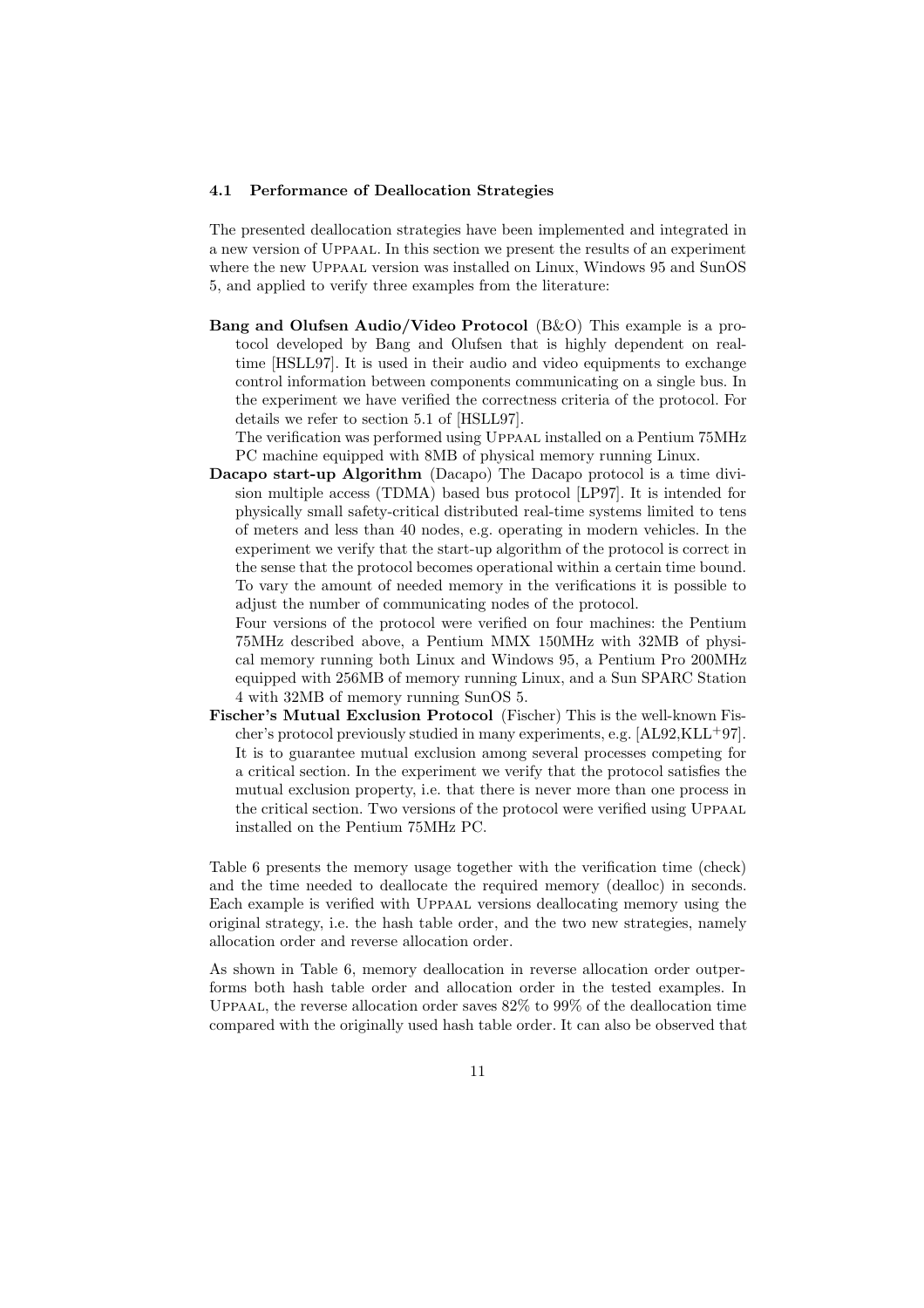| Memory Usage |     | Machine |    | Hash table |                           | Allocation |               | Reverse    |               |
|--------------|-----|---------|----|------------|---------------------------|------------|---------------|------------|---------------|
| Example      | MB  | OS.     | MB |            | check dealloc             |            | check dealloc |            | check dealloc |
| B&O          | 13  | Linux   | 8  | 1400       | 31978                     | 1486       | 1127          | 1497       | 1067          |
| Fischer      | 8   | Linux   | 8  | 126        | 1 1 1 8                   | 132        | 207           | 133        | 197           |
|              | 9   | Linux   | 8  | 135        | 1995                      | 138        | 290           | 143        | 245           |
| Dacapo       | 16  | Linux   | 8  | 4654       | 37 363                    | 5031       | 8095          | 5046       | 1999          |
|              | 38  | Linux   | 32 | 621        | 6013                      | 689        | 812           | 690        | 597           |
|              | 38  | Solaris | 32 | 3406       | 3780                      | 3740       | 304           | 3704       | 279           |
|              | 381 | Windows | 32 | 754        | 11850                     | 797        | 1035          | 823        | 995           |
|              | 56  | Linux   | 32 |            | 4413 164 328              | 4743       | 2781          | 4819       | 2647          |
|              | 56  | Solaris | 32 | 8764       |                           | 5969 10271 |               | 384 10 333 | 375           |
|              | 336 | Linux   |    |            | 256 21 189 602 354 24 741 |            |               | 675423390  | 5307          |

**Table 6.** Deallocation times (in seconds).

the overhead during verification associated with keeping track of the allocation order is relatively small, which varies between 6% and 19% in the experiment. Moreover, the space overhead, which is not shown in the table, is insignificant.

#### **4.2 Performance of State-space Traversals**

| Memory Usage Hash table   Allocation |    |     |         |     |     | Reverse |                                           |
|--------------------------------------|----|-----|---------|-----|-----|---------|-------------------------------------------|
| Example                              |    |     |         |     |     |         | MB check re-use check re-use check re-use |
| Dacapo                               | 42 | 652 | 1 1 6 9 | 772 | 106 | 781     | 107                                       |
| Fischer                              | 43 | 532 | 498     | 540 | 94  | 546     | 99                                        |

**Table 7.** Verification times (in seconds).

In section 3 it was mentioned that properties were often verified interactively, and that changes in the maximal constants may require deallocation of the whole state-space before verification of a new property. If the properties are known a priori the maximal constant for all properties can be determined thus eliminating the need to destroy the PASSED and WAITING structures for that reason. Another advantage with such an approach is that we can search through the state-space generated so far and check if their already exist states satisfying our reachability property and only generate successors of states on WAITING if no states exist in Passed.

This approach would obviously increase the memory consumption and increase the possibility of swapping during traversal of the generated state-space since PASSED and WAITING will not be deallocated. In fact the same reasoning in finding a better deallocation order of states may be used here. Assume that we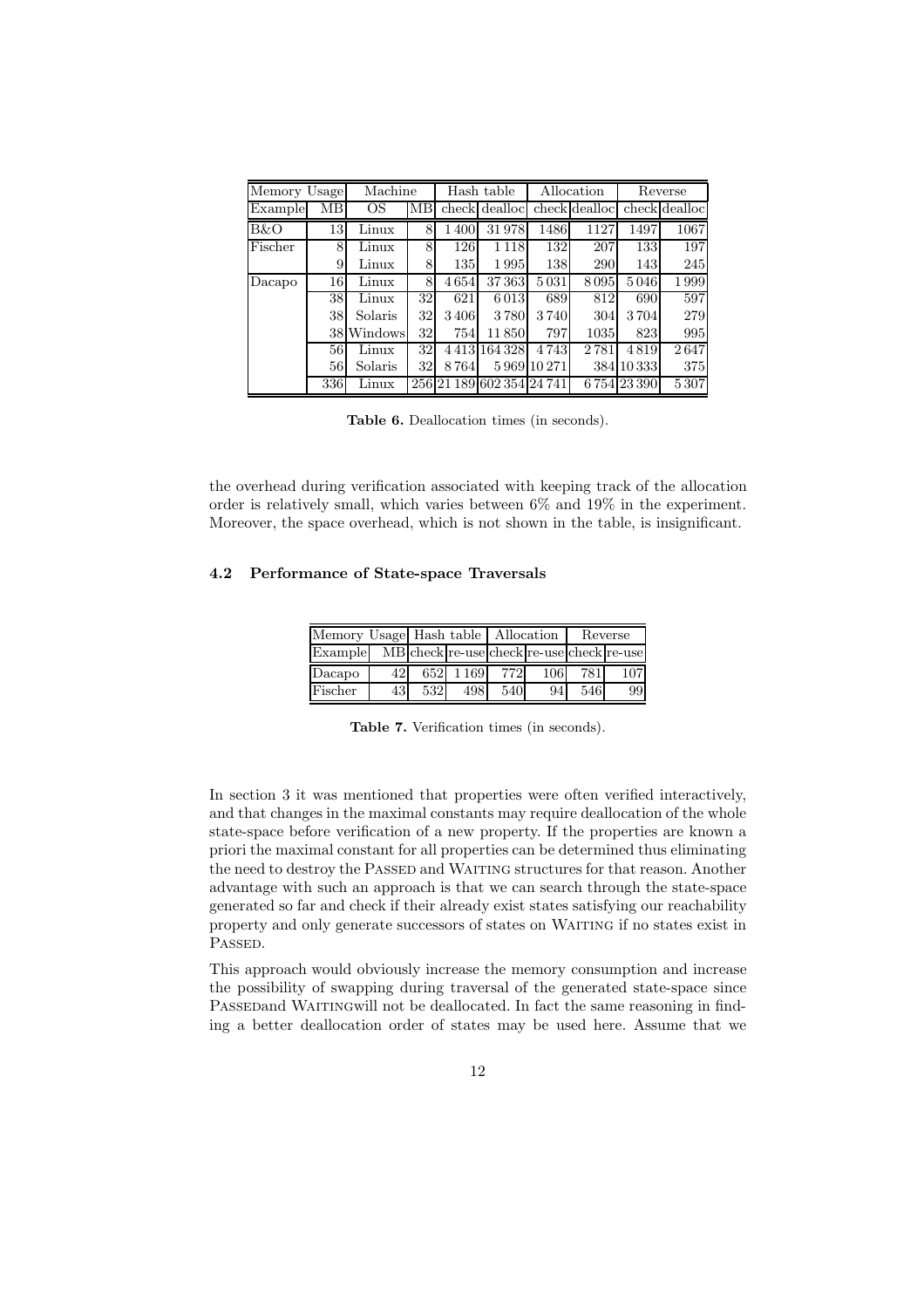want to verify n reachability properties  $p_1...p_n$ . If we traverse the state-space in a manner that keeps accesses to states as local as possible we might reduce swapping and the verification time for properties  $p_2$  to  $p_n$ .

Table 7 compares the verification times of traversing the state-space in the three different orders described earlier. All of them were implemented in Uppaal and tested on a 150 MHz Pentium running Linux. To guarantee that the same number of symbolic states were search through by all the different strategies we only verify properties not satisfied by the system. In this way the whole generated state-space is traversed in all the three cases. As shown in Table 7, we obtain reductions in time-usage in traversing the state-space for up to 80%.

In order to perform experiments involving swapping we have to use examples that consume more physical memory than what is available on the given hardware architecture. Also, we are forced to use existing configurations of processors, amount of physical memory and the possibilities to install the different operating systems. It turned out that most of our case-studies did not meet the imposed requirements. They were either too small or too large. This explains the rich variation of used hardware architectures and why the same examples were verified multiple times. We still think that the results are significant since the behaviour of all three heuristics was consistent for all examples.

# **5 Conclusion and Future Work**

We have studied memory-block traversal behaviour of verification tools for real time systems. We discovered that deallocating memory blocks during state-space exploration using standard memory management routines in the existing operating systems is extremely time-consuming when swapping is involved. This common phenomenon is demonstrated by experiments on three common-purpose operating systems, Windows 95, SunOS 5 and Linux. It seems that the problem should be solved by implementing a memory manager for the model-checker. However this may be a troublesome task as it is involved in internal details of the underlining operating system.

As the second contribution of this paper, we present a technique that allows the model-checker to control how the operating system deallocates memory blocks without implementing an independent memory manager. The technique is implemented in the Uppaal model-checker. Our experiments show that it results in significant improvements of the performance of UPPAAL. For example, it reduces the memory deallocation time on Linux from 7 days to about 1 hour for a startup synchronisation protocol published in the literature. The proposed solution introduces very little overhead during the reachability analysis, and it guarantees that examples not involving swapping still perform well. The technique has been applied to speed up re-traversals (i.e. re-use) of the explored state-space in reachability analysis for timed automata when checking a sequence of properties with the same maximal clock constant.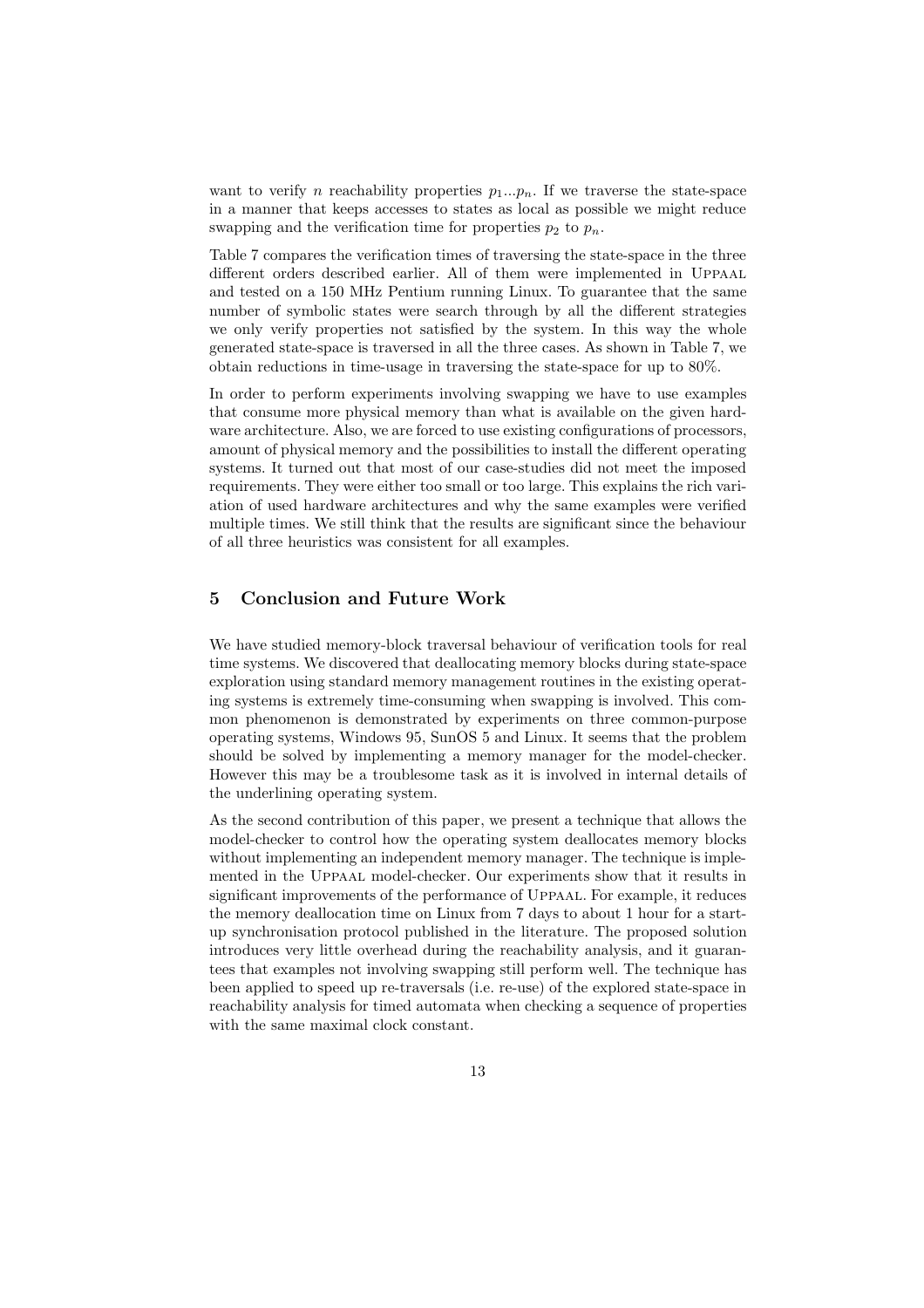We should point out that even though most of the experiments presented here focus on memory-block deallocation in model-checking timed systems, our results are applicable to any problem involving traversals of large amounts of memory in model-checking not only for timed systems, but concurrent systems in general. For other work in the context of memory management for automated verification, see [Boe93,Wil92,SD98]. As future work, we plan to develop a special-purpose memory manager for verification tools, that keeps total control over the allocation order and memory layout.

### **References**

- [AD90] Rajeev Alur and David Dill. Automata for Modelling Real-Time Systems. In *Proc. of Int. Colloquium on Algorithms, Languages and Programming*, number 443 in Lecture Notes in Computer Science, pages 322–335, July 1990.
- [AL92] Martin Abadi and Leslie Lamport. An Old-Fashioned Recipe for Real Time. In *Proc. of REX Workshop "Real-Time: Theory in Practice"*, number 600 in Lecture Notes in Computer Science, 1992.
- [BGK<sup>+</sup>96] Johan Bengtsson, W.O. David Griffioen, Kåre J. Kristoffersen, Kim G. Larsen, Fredrik Larsson, Paul Pettersson, and Wang Yi. Verification of an Audio Protocol with Bus Collision Using Uppaal. In Rajeev Alur and Thomas A. Henzinger, editors, *Proc. of the 8th Int. Conf. on Computer Aided Verification*, number 1102 in Lecture Notes in Computer Science, pages 244–256. Springer–Verlag, July 1996.
- [BLL<sup>+</sup>98] Johan Bengtsson, Kim G. Larsen, Fredrik Larsson, Paul Pettersson, Wang Yi, and Carsten Weise. New Generation of Uppaal. In *Int. Workshop on Software Tools for Technology Transfer*, June 1998.
- [Boe93] Hans-J. Boehm. Space Efficient Conservative Garbage Collection. In *Proc. of the ACM SIGPLAN '91 Conference on Programming Language Design and Implementation*, pages 197–206, 1993.
- [DOTY95] C. Daws, A. Olivero, S. Tripakis, and S. Yovine. The tool kronos. In Rajeev Alur, Thomas A. Henzinger, and Eduardo D. Sontag, editors, *Proc. of Workshop on Verification and Control of Hybrid Systems III*, number 1066 in Lecture Notes in Computer Science, pages 208–219. Springer–Verlag, October 1995.
- [HH95] Thomas A. Henzinger and Pei-Hsin Ho. HyTech: The Cornell HYbrid TECHnology Tool. In *Proc. of TACAS, Workshop on Tools and Algorithms for the Construction and Analysis of Systems*, 1995. BRICS report series NS–95–2.
- [HNSY94] Thomas. A. Henzinger, Xavier Nicollin, Joseph Sifakis, and Sergio Yovine. Symbolic Model Checking for Real-Time Systems. *Information and Computation*, 111(2):193–244, 1994.
- [HSLL97] Klaus Havelund, Arne Skou, Kim G. Larsen, and Kristian Lund. Formal Modeling and Analysis of an Audio/Video Protocol: An Industrial Case Study Using Uppaal. In *Proc. of the 18th IEEE Real-Time Systems Symposium*. IEEE Computer Society Press, December 1997.
- [KLL<sup>+</sup>97] Kåre J. Kristoffersen, Francois Laroussinie, Kim G. Larsen, Paul Pettersson, and Wang Yi. A Compositional Proof of a Real-Time Mutual Exclusion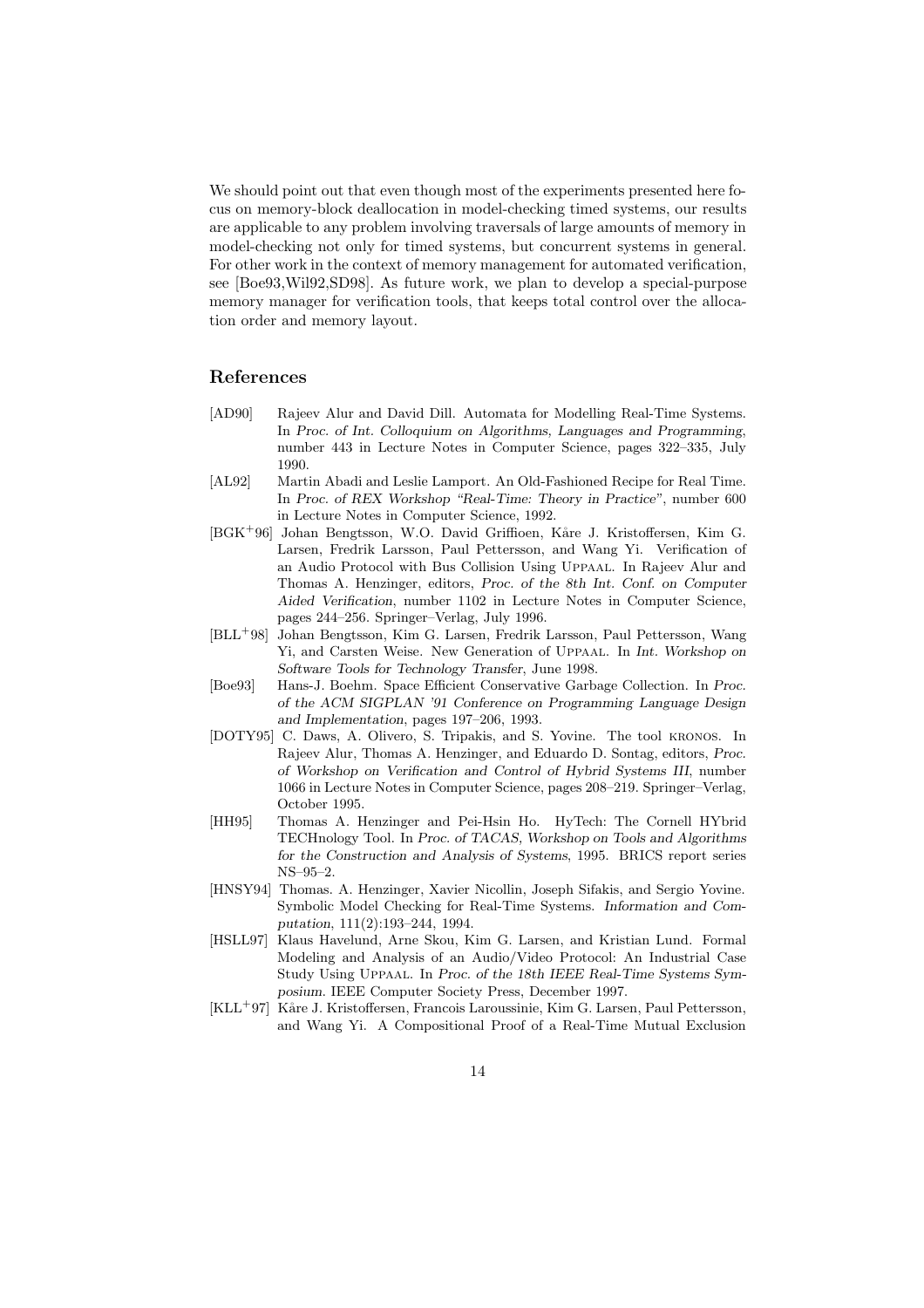Protocol. In *Proc. of the 7th Int. Joint Conf. on the Theory and Practice of Software Development*, April 1997.

- [LP97] Henrik Lönn and Paul Pettersson. Formal Verification of a TDMA Protocol Startup Mechanism. In *Proc. of the Pacific Rim Int. Symp. on Fault-Tolerant Systems*, pages 235–242, December 1997.
- [LPY97] Kim G. Larsen, Paul Pettersson, and Wang Yi. Uppaal in a Nutshell. *Int. Journal on Software Tools for Technology Transfer*, 1(1–2):134–152, October 1997.
- [Pet99] Paul Pettersson. *Modelling and Analysis of Real-Time Systems Using Timed Automata: Theory and Practice*. PhD thesis, Department of Computer Systems, Uppsala University, February 1999.
- [Rok93] Tomas Gerhard Rokicki. *Representing and Modeling Digital Circuits*. PhD thesis, Stanford University, 1993.
- [SD98] Ulrich Stern and David L. Dill. Using Magnetic Disk instead of Main Memory in the Murphi Verifier. In *Proc. of the 10th Int. Conf. on Computer Aided Verification*, Lecture Notes in Computer Science. Springer–Verlag, June 1998.
- [Wil92] Paul R. Wilson. Uniprocessor Garbage Collection Techniques. In *Proc. of the International Workshop on Memory Management*, number 637 in LNCS. Springer–Verlag, 1992.
- [YPD94] Wang Yi, Paul Pettersson, and Mats Daniels. Automatic Verification of Real-Time Communicating Systems By Constraint-Solving. In Dieter Hogrefe and Stefan Leue, editors, *Proc. of the 7th Int. Conf. on Formal Description Techniques*, pages 223–238. North–Holland, 1994.